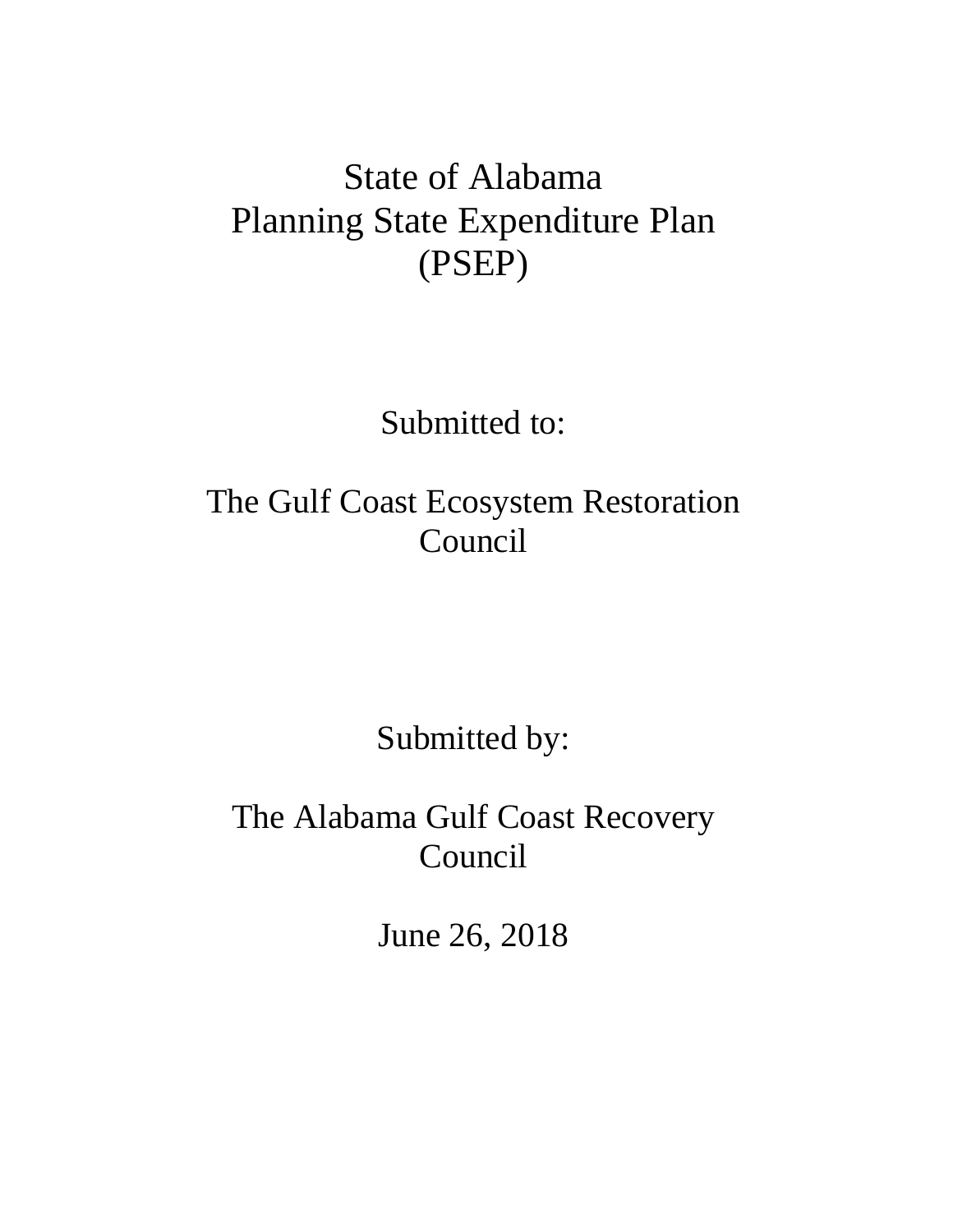|                                                                     | Task #2 - Website and Project Submission Portal/Solicitation of Public Input 4 |     |  |
|---------------------------------------------------------------------|--------------------------------------------------------------------------------|-----|--|
|                                                                     |                                                                                |     |  |
|                                                                     |                                                                                |     |  |
|                                                                     |                                                                                |     |  |
|                                                                     |                                                                                |     |  |
|                                                                     |                                                                                |     |  |
|                                                                     |                                                                                |     |  |
| Phase 2 Tasks                                                       |                                                                                |     |  |
|                                                                     |                                                                                |     |  |
|                                                                     |                                                                                |     |  |
|                                                                     | Task #11 - Approval of final plan and submission to Federal Council 9          |     |  |
|                                                                     |                                                                                |     |  |
|                                                                     |                                                                                | -10 |  |
|                                                                     |                                                                                |     |  |
|                                                                     |                                                                                |     |  |
| Contribution to Overall Economic and Ecological Recovery            |                                                                                | 10  |  |
| Consistency with the Goals and Objectives of the Comprehensive Plan |                                                                                | 11  |  |
|                                                                     |                                                                                | 11  |  |
|                                                                     |                                                                                | -11 |  |
|                                                                     |                                                                                |     |  |
|                                                                     |                                                                                |     |  |
|                                                                     | 2. Audits - The Department of Examiners of Public Accounts                     | 12  |  |
| 3.                                                                  | State of Alabama Comprehensive Annual Financial Report (CAFR)  13              |     |  |
| 4.                                                                  |                                                                                |     |  |
|                                                                     |                                                                                |     |  |
| -15                                                                 |                                                                                |     |  |
| 1.                                                                  |                                                                                | 15  |  |
| 2.                                                                  |                                                                                | 16  |  |
| 3.                                                                  |                                                                                | 16  |  |
| 4.                                                                  |                                                                                |     |  |
| 5.                                                                  |                                                                                |     |  |
| 6.                                                                  |                                                                                |     |  |
|                                                                     |                                                                                |     |  |
|                                                                     |                                                                                |     |  |
|                                                                     |                                                                                |     |  |
|                                                                     |                                                                                |     |  |
|                                                                     |                                                                                |     |  |

# **Table of Contents**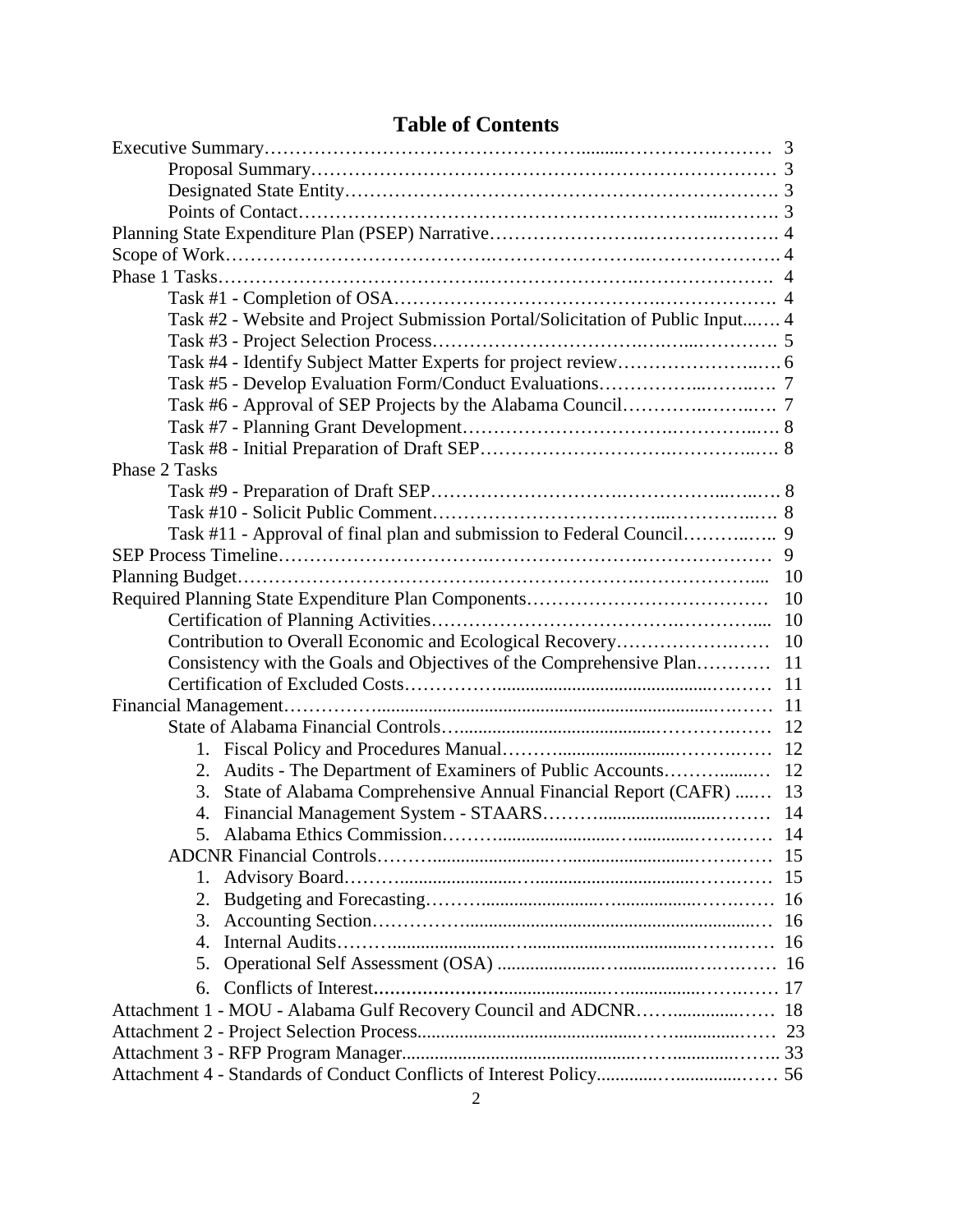## **Executive Summary**

## **Proposal Summary**

The Alabama Department of Conservation and Natural Resources (ADCNR) submits this proposal on behalf of the Alabama Gulf Coast Recovery Council for the purpose of obtaining a Planning State Expenditure Plan (PSEP) grant. This proposal is submitted in response to Grant Opportunity Announcement #GCC-GRANT-SEP-15-001, Spill Impact Component Planning Grants-Gulf Coast Ecosystem Restoration Council and meets the requirements outlined in the Oil Spill Impact Component: State Expenditure Plan Guidelines prepared by the Gulf Coast Ecosystem Restoration Council (March 2016). As part of the two-step process for States electing to submit a Planning SEP, this submittal represents Part 1 – Planning SEP Requirements and intends to describe the proposed activities necessary to develop a comprehensive SEP. Upon approval of Part 1, ADCNR will prepare and submit Part II – Planning SEP and Administrative Grant Application for the Federal Council's review and approval.

## **Designated State Entity**

The Alabama Gulf Coast Recovery Council (Alabama Council) was created with the passage of the Resources and Ecosystems Sustainability, Tourism Opportunities, and Revived Economies Act of the Gulf Coast States of 2012 (RESTORE Act). The 10-member Council consists of the following individuals: Governor of the State of Alabama, who serves as Chair; Director of the Alabama Port Authority, who serves as Vice-Chair; Chairman of the Baldwin County Commission; President of the Mobile County Commission; Mayor of the City of Bayou La Batre; Mayor of the Town of Dauphin Island; Mayor of the City of Fairhope; Mayor of the City of Gulf Shores; Mayor of the City of Mobile; and Mayor of the City of Orange Beach.

The Alabama Council is tasked with developing the State's Multiyear Implementation Plan (MIP) for the RESTORE Act's Direct Component and the State Expenditure Plan (SEP) for the RESTORE Act's Spill Impact Component. Projects to be included in the MIP and the SEP will be selected by the Council by majority vote. In May 2013, the Council selected the Alabama Department of Conservation and Natural Resources (ADCNR) to serve as its Administrative Agent (Administrator). In this role, ADCNR will serve as the Council's fiduciary agent, outreach coordinator, and administrator **(See Attachment 1 - MOU).**

## **Points of Contact:**

Chris Blankenship, Commissioner Eliska Morgan, Executive Director 64 N. Union Street Suite 603 Montgomery, Alabama 36130 Mobile, Alabama 36602 (334) 242-3486 (251) 380-7944 Fax: (334) 242-0999 Fax: (251) 431-6450 [Chris.blakenship@dcnr.alabama.gov](mailto:Chris.blakenship@dcnr.alabama.gov) [eliska.morgan@dcnr.alabama.gov](mailto:eliska.morgan@dcnr.alabama.gov)

Department of Conservation and Alabama Gulf Coast Recovery Council118 N. Royal Street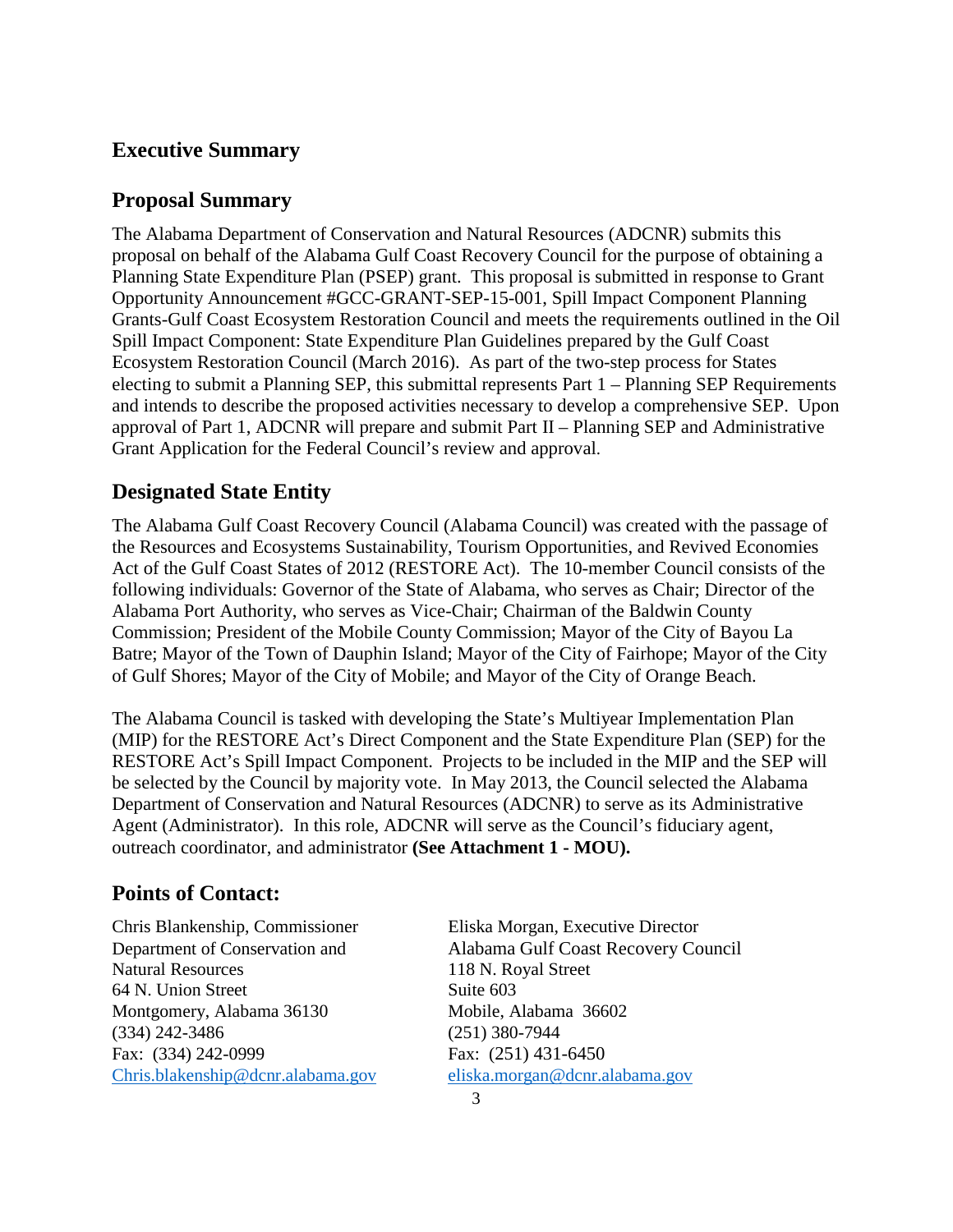## **Planning State Expenditure Plan (PSEP) Narrative**

## **Scope of Work**

The purpose of the *Planning State Expenditure Plan (PSEP*) is to develop a Full SEP that prioritizes eligible activities for the Spill Impact Component (Bucket 3) funds and to obtain broad-based participation from individuals, businesses, and organizations in the Gulf Coast region of Alabama. The planning activities included in the Planning SEP are limited to those related to the development of a Full SEP. ADCNR uses a website portal to solicit project suggestions from the public and a selection process designed to assure a consistent review of all projects submitted. ADCNR will also engage a consultant to serve as technical expert and complete detailed evaluations of each supported project. Finally, using information obtained in the technical review, the Alabama Council will approve a slate of projects for inclusion in the SEP, and publish the plan for public review and comment for at least 45 days through the website, email distribution, and a public meeting. ADCNR proposes preparation and completion of the SEP in two phases:

- **Phase 1**: Phase 1 includes tasks completed prior to the anticipated planning grant award date of August 30, 2018 to initiate SEP development (Tasks# 1-8). These tasks are considered pre-award activity.
- **Phase 2**: Phase 2 includes proposed tasks to complete the preparation, review, selection, and approval by the Alabama Council, and public notice steps required to complete SEP development. (Tasks# 9-11).

### **Phase 1 Tasks**

SEP planning is well underway and summarized in the following Tasks# 1-8. The project submission, selection, and technical review processes are the same as those used for MIP planning as explained below.

- **1. Task #1 Completion of OSA**: Commissioner Chris Blankenship and Director Patti Powell lead the Organizational Self Assessment (OSA) Development team for ADCNR. Completion of the assessment required numerous team meetings, conference calls, and subcommittee meetings to revise, update, and develop policies and procedures. The Volkert team assisted in this endeavor providing technical expertise in procedure development and RESTORE funding experience to expedite completion of the OSA forms.
- **2. Task #2 Website and Project Submission Portal/Solicitation of Public Input** The Alabama Council and its Executive Director engaged in several activities to assure broadbased participation and input into restoration project development. In March 2014, a project submission portal was opened on the State of Alabama's comprehensive coastal restoration website [\(www.alabamacoastalrestoration.org\)](http://www.alabamacoastalrestoration.org/). This site encourages public participation as follows: 1) allows public access to enter and review project suggestions; allows submission of public comments through the [agcrc@dcnr.alabama.gov](mailto:agcrc@dcnr.alabama.gov) email address; and supports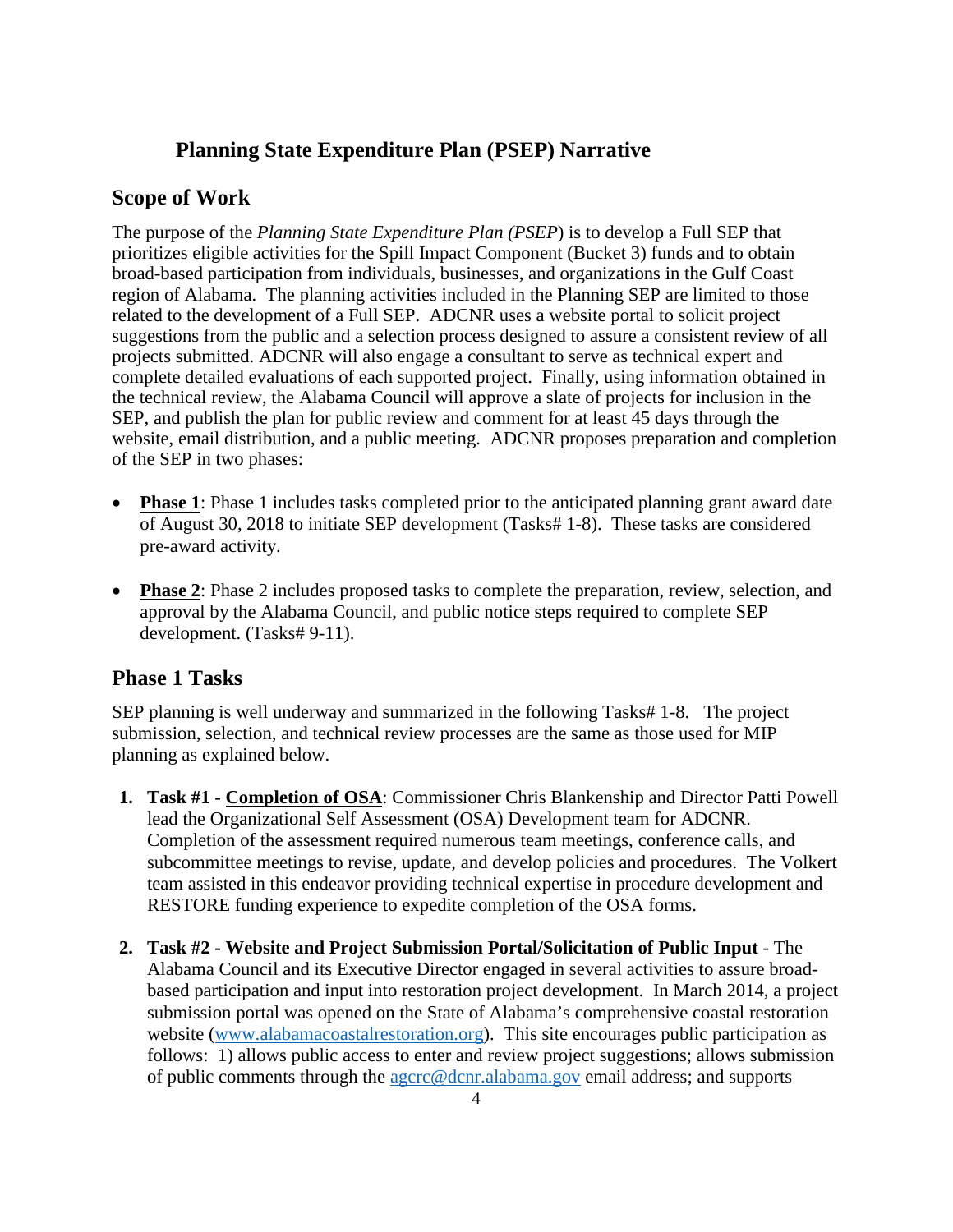publishing notices of all public meetings held by the Alabama Council. In addition, the Executive Director held one-on-one meetings and made numerous presentations to more than 40 civic organizations, municipalities, and non-governmental organizations as part of a community education and outreach strategy. Finally, the Alabama Council held public meetings on January 25, 2017 and September 27, 2017 to solicit public input on project suggestions in the portal.

3. **Task #3 - Project Selection Process** - In December 2014, the Alabama Council developed the *Project Selection Process Framework for First Round MIP Development*. Although not required by Treasury, the framework was presented at a public meeting on December 17, 2014 to solicit community feedback into the selection process. It was also published through the Alabama Coastal Restoration email distribution list and posted on both the Alabama Gulf Coast Recovery Council website [\(www.restorealabama.org\)](http://www.restorealabama.org/) and Alabama's comprehensive coastal restoration website [\(www.alabamacoastalrestoration.org\)](http://www.alabamacoastalrestoration.org/). In addition, the Alabama Council narrowed the priority focus areas from the Treasury Qualifying Eligible Activity List to Infrastructure projects benefitting the economy and corresponding planning assistance.

Recognizing both the challenge and expense associated with performing detailed reviews on an unlimited number of project suggestions, the Alabama Council developed a process to move a focus area project forward for more comprehensive evaluation. This process, called a *"Request for Evaluation" (RFE),* requires a minimum of 4 council members to request a detailed evaluation on a project. (**See Attachment 2 - Project Selection Process).** The Alabama Council also agreed to evaluate projects based upon individual merit vs. comparison to other submitted projects. Finally, Council members agreed to use the following project-specific factors, as applicable, to complete the technical reviews:

- Demonstrates benefit in relation to cost
- Addresses short-term vs. long-term economic benefit
- Demonstrates a need (impact of no action)
- Demonstrates does not create adverse impacts elsewhere
- Expands/promotes an existing industry or offers diversification
- Demonstrates short- or long-term job creation (direct and indirect)
- Demonstrates feasibility of success with measurable outcomes
- Demonstrates budget reasonableness
- Demonstrates post-implementation sustainability
- Addresses potential risks and uncertainties
- Addresses penalties, requirements and status of environmental compliance
- Addresses use of cutting-edge technology for construction/implementation
- Addresses readiness/length of time for completion
- Demonstrates it is based on best available science
- Addresses the evaluation and identification of outside funding sources

The Alabama Council reviewed and incorporated the Draft Project Selection Process Framework comments, as appropriate, and released its Final Project Selection Process on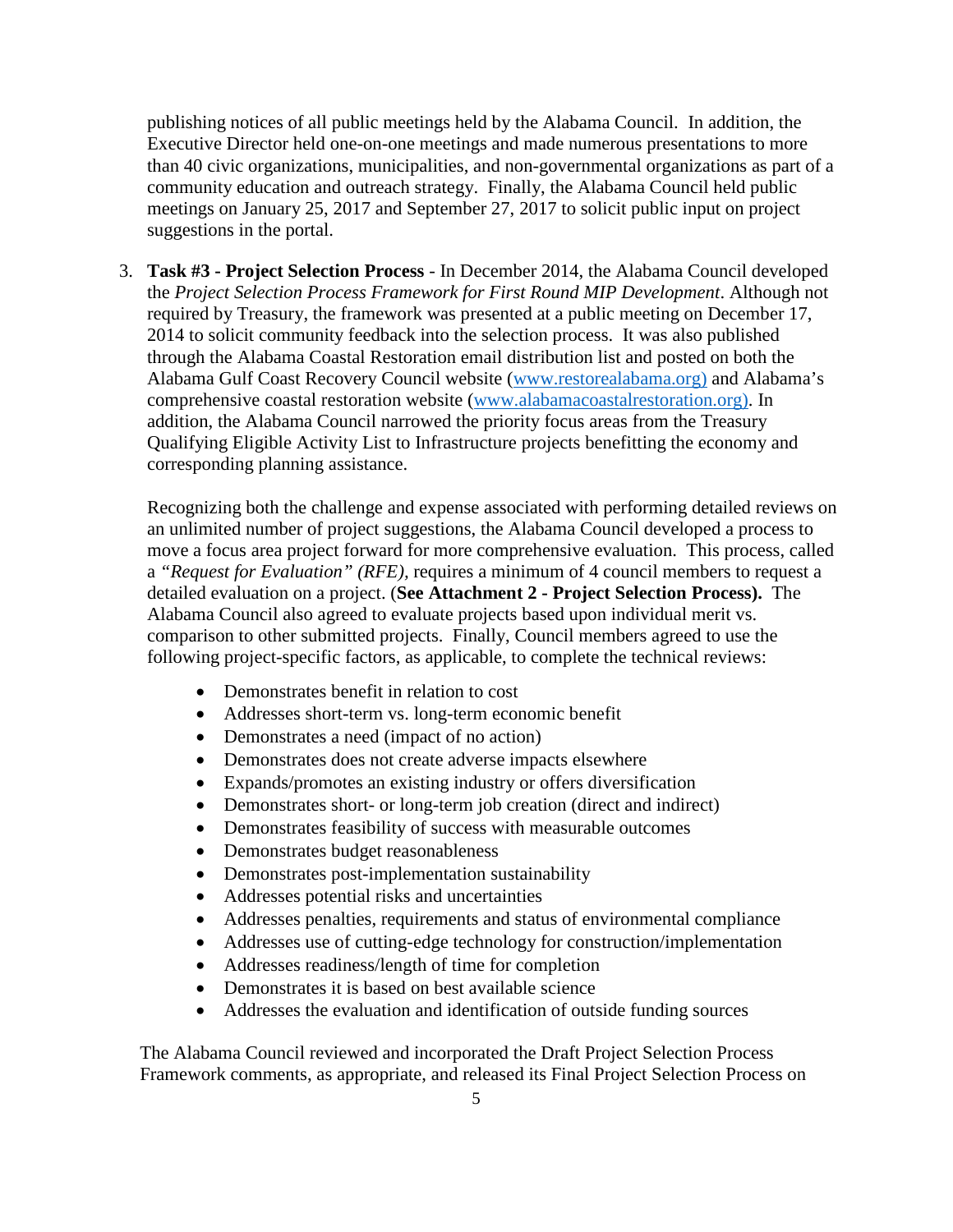December 6, 2016 via the Alabama Coastal Restoration email distribution list and the two websites referenced above. In this same release, the Alabama Council also made a call for project suggestions for First Round MIP Development with a submission deadline of January 13, 2017.

The Alabama Council held a public meeting on January 25, 2017 to receive input on project suggestions under consideration for funding in the portal. The Administrator advised the Council to have Requests for Evaluations submitted by February 24, 2017, and shortly thereafter, the Administrator posted a list of all RFE projects on the two websites referenced above. The Project Selection Process was developed and finalized after convening the Council on the following dates: December 8, 2014, December 17, 2014, March 30, 2015, July 15, 2015, and November 18, 2016.

This project selection process was initially developed for Direct Component opportunities, and subsequently adopted by the Alabama Council for Spill Impact Component opportunities. The Alabama Council also decided to adopt all activities deemed eligible for funding under the RESTORE Act for the SEP as follows:

- Restoration and protection of the natural resources, ecosystems, fisheries, marine and wildlife habitats, beaches, and coastal wetlands of the Gulf Coast region;
- Mitigation of damage to fish, wildlife, and natural resources;
- Implementation of a federally approved marine, coastal, or comprehensive conservation management plan, including fisheries monitoring;
- Workforce development and job creation;
- Improvements to or on State parks located in coastal areas affected by the Deepwater Horizon oil spill;
- Infrastructure projects benefitting the economy or ecosystem resources, including port infrastructure;
- Coastal flood protection and related infrastructure;
- Planning assistance;
- Promotion of tourism in the Gulf Coast region, including recreational fishing; and
- Promotion of the consumption of seafood harvested from the Gulf Coast region.

On July 28, 2017, the Alabama Council issued a call for project suggestions for first round SEP development with a submission deadline of September 15, 2017. The Council held a public meeting on September 27, 2017 to receive input on project suggestions in the portal under consideration for Spill Impact Component funding. Requests for Evaluations were received by November 1, 2017, and shortly thereafter, the Administrator posted a list of all RFE projects on both the Alabama Gulf Coast Recovery Council website [\(www.restorealabama.org\)](http://www.restorealabama.org/) and Alabama's comprehensive coastal restoration website [\(www.alabamacoastalrestoration.org](http://www.alabamacoastalrestoration.org/)

**4. Task #4 – Identify Subject Matter Experts for project review** - Detailed evaluations on each RFE project were conducted by qualified subject-matter experts. ADCNR followed State procurement policies and procedures (Code of Alabama 1975 – Article 2- State Bid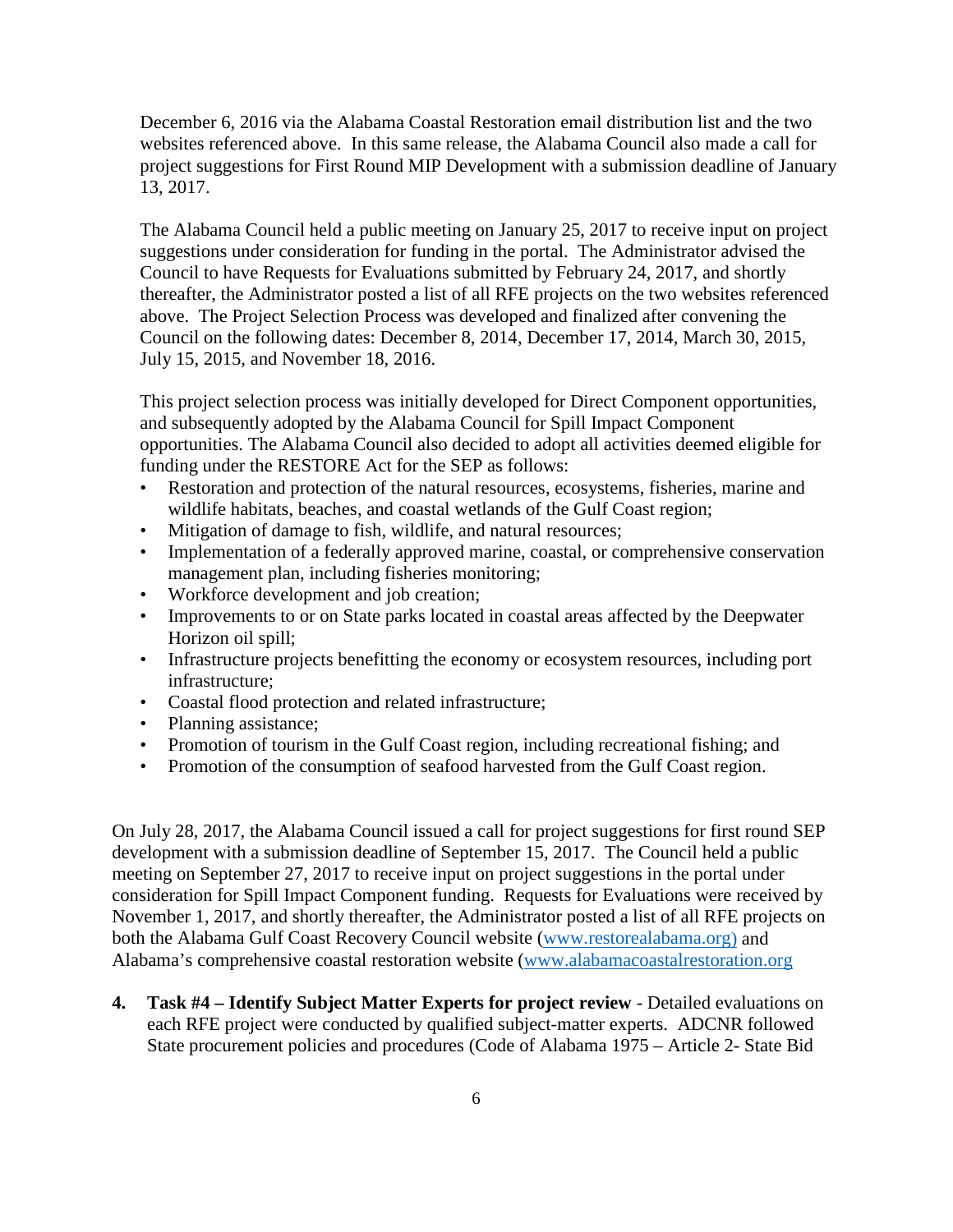Laws (41-16-20) to identify and select Volkert, Inc. (Volkert) to provide DWH Program Management Services. The Request for Qualifications (RFQ) process included:

- Original RFO posted on the coastal website  $12/19/16$
- Amended RFQ subsequently posted on coastal website  $12/30/16$
- Interviewed all firms that responded  $1/24/17$  and  $1/26/17$
- Contracted with Volkert on 2/17/17

On July 26, 2017, following a presentation by the Volkert program management team, the Alabama Council voted to engage Volkert to conduct the technical reviews on the RFE projects, and to provide additional services, as needed, to complete the MIP and the SEP **(See Attachment 3 - RFP Program Manager).** 

- **5. Task #5 Develop Evaluation Form/Conduct Evaluations** A detailed evaluation form was developed to obtain information needed for project evaluation and ultimate inclusion in the SEP. The forms were built from relevant Federal Council guidance and required forms for SEP submission. The RFE packets were emailed to project submitters on November 27, 2017 with a completion deadline of January 9, 2018. (Submitter has over 30 days to complete and return form). Once the evaluation packets were returned to the Administrator, the information was reviewed for completeness. The Administrator requested additional information, if needed, to ensure the information received was complete and addressed all required fields. Once the Administrator deemed the evaluation packets complete, the information was forwarded to the subject-matter experts (Volkert) for technical review. Volkert completed their review and submitted summary reports to the Administrator. This task was completed on January 24, 2018.
- 6. **Task #6 Approval of SEP Projects by the Alabama Council** The Administrator convened the Alabama Council to review the technical evaluations and determine which projects would be included in the SEP. As part of this review process, the following additional criteria were considered:
	- Availability and timing of RESTORE funding
	- Potential for leveraging (funds and/or prior activities)
	- Geographic location
	- Disproportionately affected areas
	- Included in a strategic/comprehensive plan
	- Potential for funding from another source
	- Annual recurring costs
	- Scope of overall benefit to the community/region
	- Appropriate implementing entity
	- Ability to implement in phases
	- Other factors

Based on the Alabama Council's review and guidance, the Administrator prepared a slate of projects for inclusion in the Draft SEP. Once Alabama Council members reviewed the draft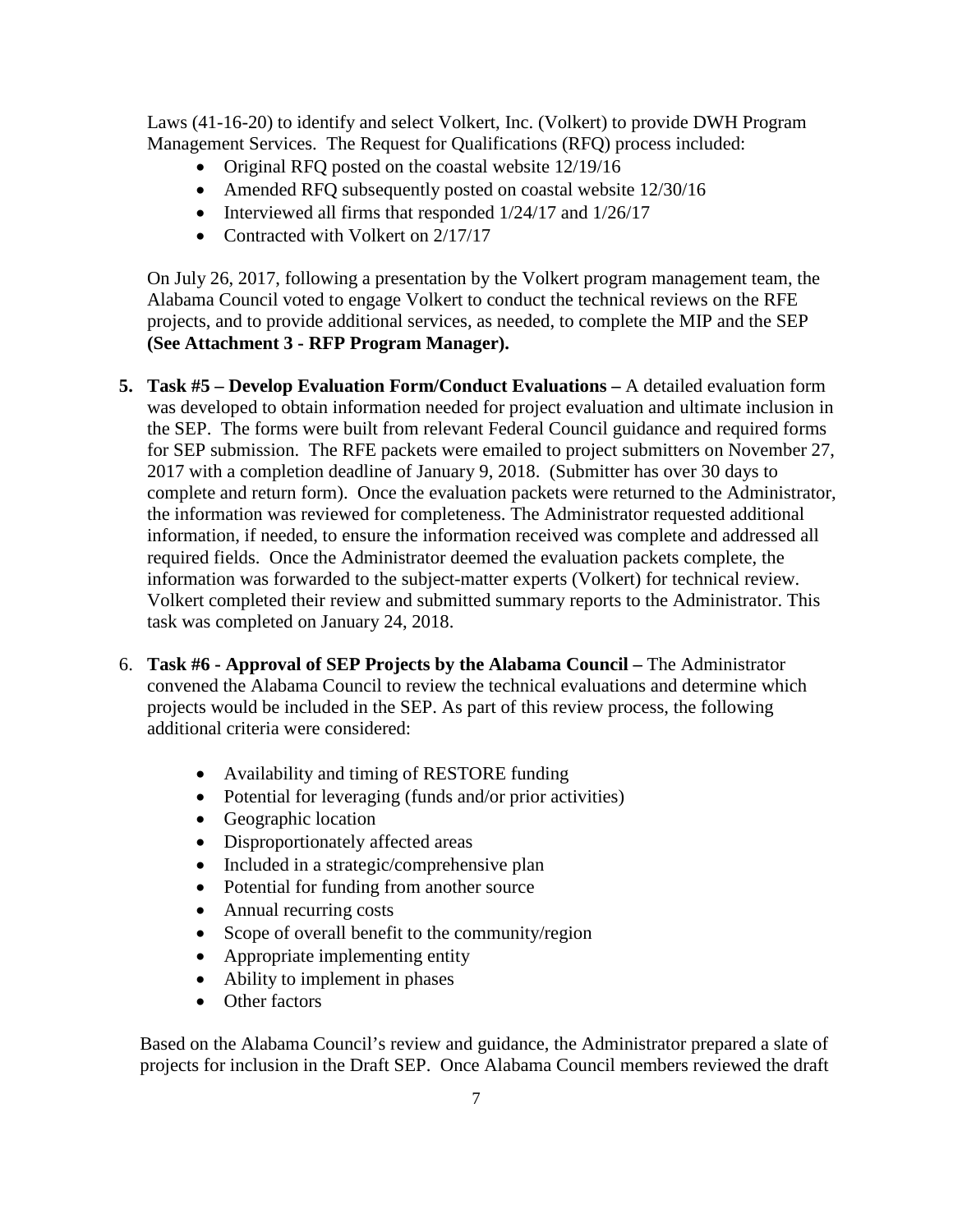slate, they voted to approve individual projects for inclusion in the Draft SEP.

**7. Task # 7 - Planning Grant Development –** The Executive Director and the Grant Coordinator prepared a draft planning grant document for submission to the Federal Council. The planning grant will be submitted in 2 phases. Upon approval of the initial submission, the Administrator will begin completion of the second phase. It is estimated that Ms. Morgan will dedicate 81 hours to completion of the planning grant and Laura O'Connor will dedicate 117 hours. A detailed review of timesheets for pay periods October 1, 2017 to May 23, 2018 was also completed to document time dedicated to Spill Impact Component activities. Time for the period May 24 – Augusts 30, 2018 is estimated based upon anticipated time needed to complete the planning grant.

#### **8. Task #8 – Initial Preparation of Draft SEP**

The Executive Director and the Grant Coordinator will prepare a draft SEP document for submission to the Federal Council. They researched guidelines, held a conference call with Federal Council staff, and began completing the SEP template using information submitted on each of the thirty-one (31) projects.

## **Phase 2 Tasks**

ADCNR anticipates an award date of November 15, 2018 and proposes the following activities (Tasks 9-11) to complete preparation and submission of the SEP.

#### **9. Task #9 - Preparation of Draft SEP**

The Executive Director and the Grant Coordinator will continue preparation of the draft SEP document for submission to the Federal Council. Once the initial template has been completed, the Administrator will schedule one-on-one meetings with project submitters to complete the SEP template prior to submission to the Federal Council. Once the Federal Council has completed its review, the document will be revised accordingly and submitted for final review and approval.

**Anticipated completion date: July 31, 2018** 

- 10. **Task #10 Solicit Public Comment** After completion of the Draft SEP, the Alabama Council will review, revise, and adopt the plan. The plan will then be released for public comment for 45 days on the following websites:
	- Alabama Gulf Coast Recovery Council website, [www.restorealabama.org;](http://www.restorealabama.org/)
	- Alabama Department of Conservation and Natural Resources' (ADCNR) comprehensive coastal restoration website, [www.alabamacoastalrestoration.org;](http://www.alabamacoastalrestoration.org/)
	- Mobile Bay National Estuary Program website, [www.mobilebaynep.com;](http://www.mobilebaynep.com/)
	- Mississippi-Alabama Sea Grant Consortium website, [www.masgc.org;](http://www.masgc.org/) and
	- Gulf of Mexico Alliance website, [www.gulfofmexicoalliance.org.](http://www.gulfofmexicoalliance.org/)

The Draft SEP release will also be announced through Alabama's comprehensive coastal restoration email distribution list. The Alabama Council will accept comments via email at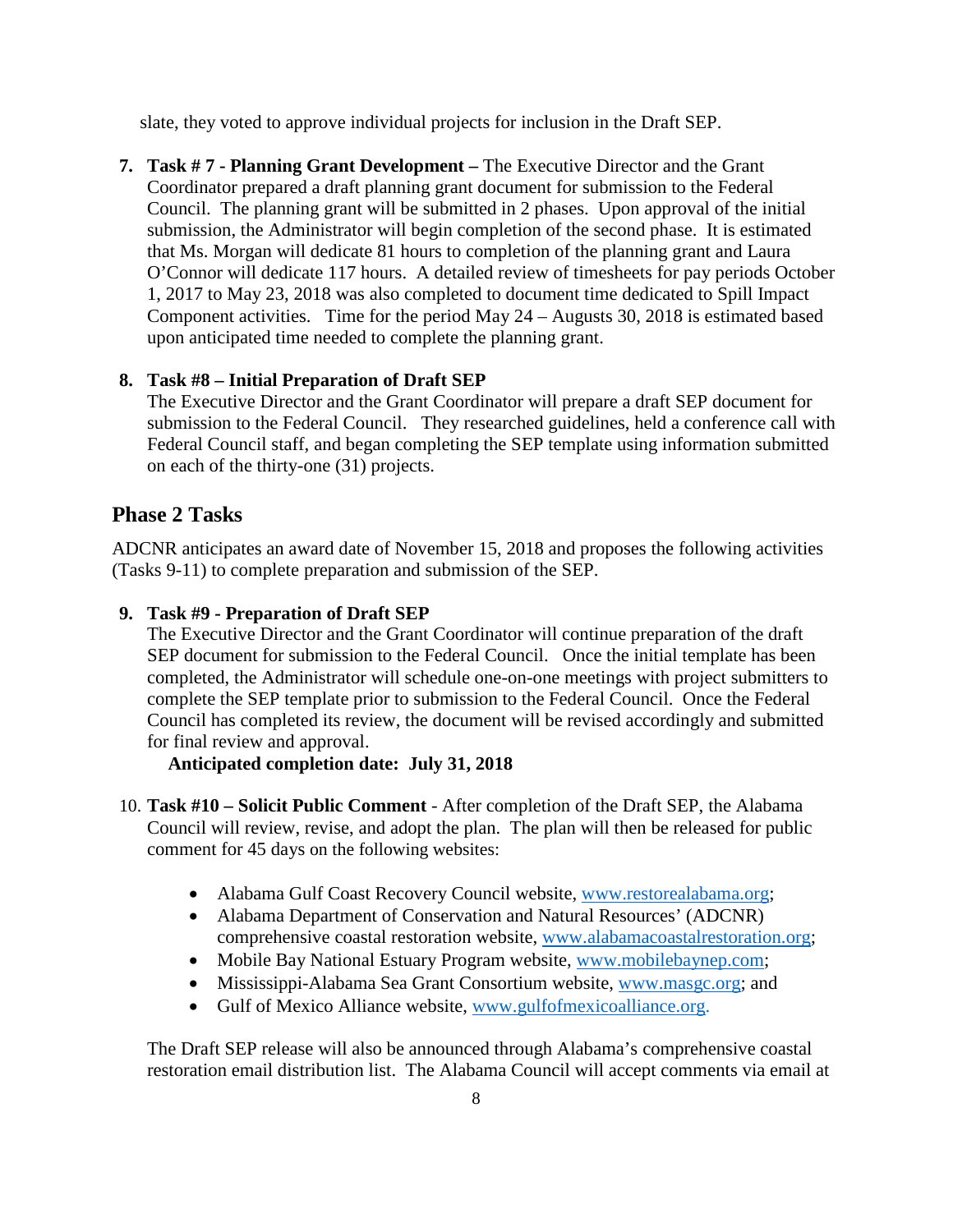[agcrc@dcnr.alabama.gov](mailto:agcrc@dcnr.alabama.gov) and U.S. Mail at 118 N. Royal Street, Suite 603, Mobile, AL 36602. In addition, the Alabama Council will hold a public meeting during the 45-day comment period to accept additional comments. At the end of the comment period, the Administrator will compile and summarize the comments and prepare a report for the Alabama Council. The Alabama Council will review and consider the comments and have the Administrator revise the Draft SEP as appropriate.

#### **Anticipated completion date: September 30, 2018**

- 11. **Task # 11 Approval of final plan and submission to Federal Council** After review of proposed revisions, the Administrator will convene the Alabama Council to formally approve the SEP. The Administrator will then submit the final document to the Federal Council for review and approval. All project evaluations and public comments for each project included in the Draft SEP will be posted online at [www.restorealabama.org.](http://www.restorealabama.org/) Upon submission to the Federal Council for approval, the final SEP will be released via Alabama's comprehensive coastal restoration email distribution list and posted online on the following websites:
	- Alabama Gulf Coast Recovery Council website, [www.restorealabama.org;](http://www.restorealabama.org/)
	- Alabama Department of Conservation and Natural Resources' (ADCNR) comprehensive coastal restoration website, [www.alabamacoastalrestoration.org;](http://www.alabamacoastalrestoration.org/)
	- Mobile Bay National Estuary Program website, [www.mobilebaynep.com;](http://www.mobilebaynep.com/)
	- Mississippi-Alabama Sea Grant Consortium website, [www.masgc.org;](http://www.masgc.org/) and
	- Gulf of Mexico Alliance website, [www.gulfofmexicoalliance.org.](http://www.gulfofmexicoalliance.org/)

#### **Anticipated completion date: November 15, 2018**

### **SEP Process Timeline**

The following chart summarizes major milestones for the project timeline: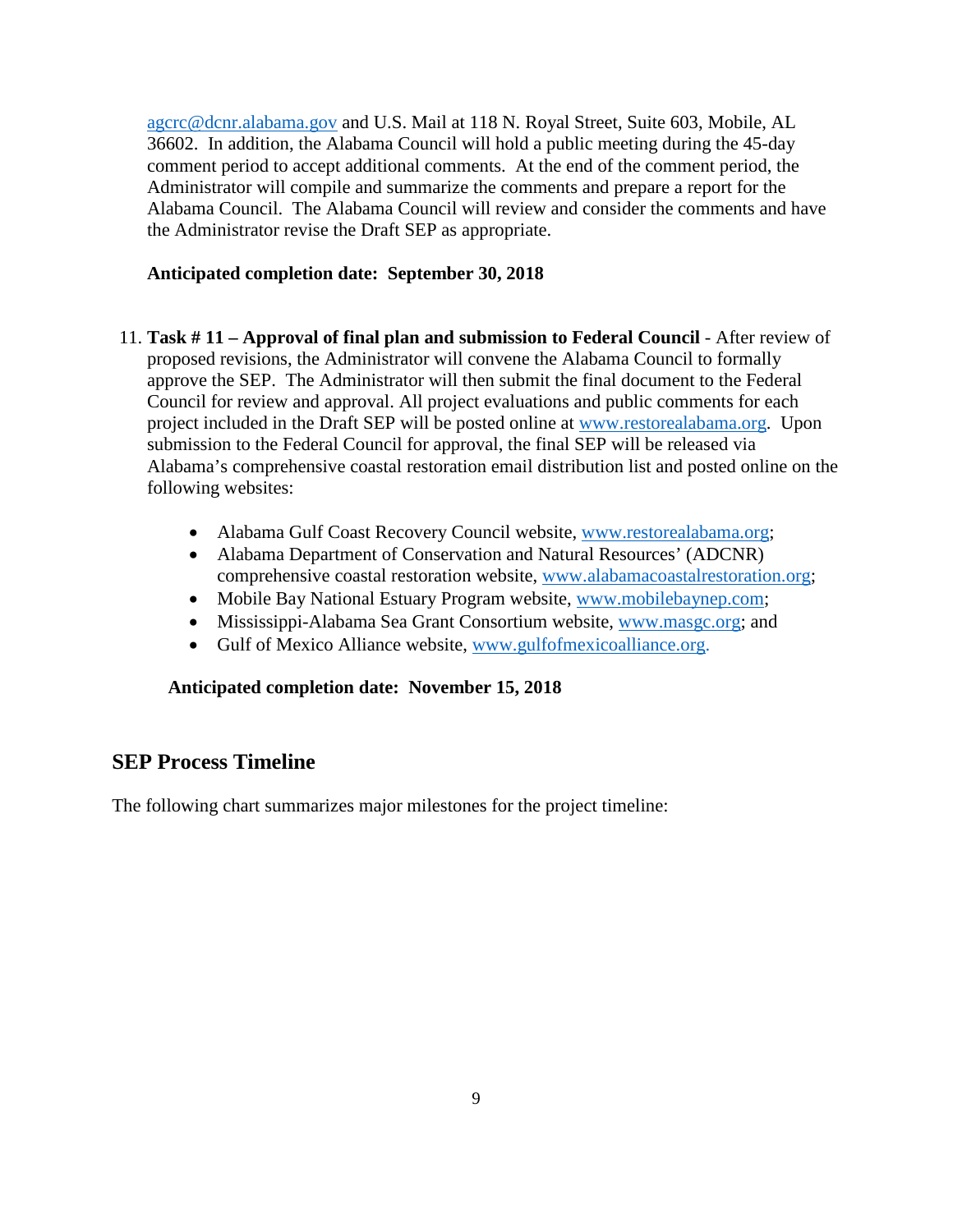

## **Planning Budget**

ADCNR requests a Planning Grant totaling \$339,775: Phase 1 (Pre-Award) Total - \$206,451 and Phase 2 Total - \$133,324 as outlined by Task below:

| Phase 1        | <b>Pre-Award Costs</b>                      | <b>Total Costs</b> |
|----------------|---------------------------------------------|--------------------|
| Task1          | Completion of OSA                           | \$69,508           |
| Task 2         | Website, Portal, and Public Input           | \$0                |
| Task 3         | <b>Project Selection Process</b>            | \$3,577            |
| Task 4         | <b>Identify Subject Matter Experts</b>      | \$8,498            |
| Task 5         | Develop Evaluation Form/Conduct Evaluations | \$91,518           |
| Task 6         | Approval of Projects by Alabama Council     | \$5,533            |
| Task 7         | <b>Planning Grant Development</b>           | \$10,042           |
| Task 8         | Initial Preparation of Draft SEP            | \$17,776           |
|                | <b>Total Pre-Award Costs</b>                | \$206,451          |
| <b>Phase 2</b> | <b>Proposed Project Costs</b>               |                    |
| Task 9         | Preparation of Draft SEP                    | \$121,516          |
| Task 10        | Solicit Public Comment                      | \$5,668            |
| Task 11        | Final Plan/Submission to Federal Council    | \$6,139            |
|                | <b>Total Proposed Project Costs</b>         | \$133,324          |
|                | <b>Total Phase 1 and Phase 2 Costs</b>      | \$339,775          |

# **Required Planning State Expenditure Plan Components**

**Certification of Planning Activities**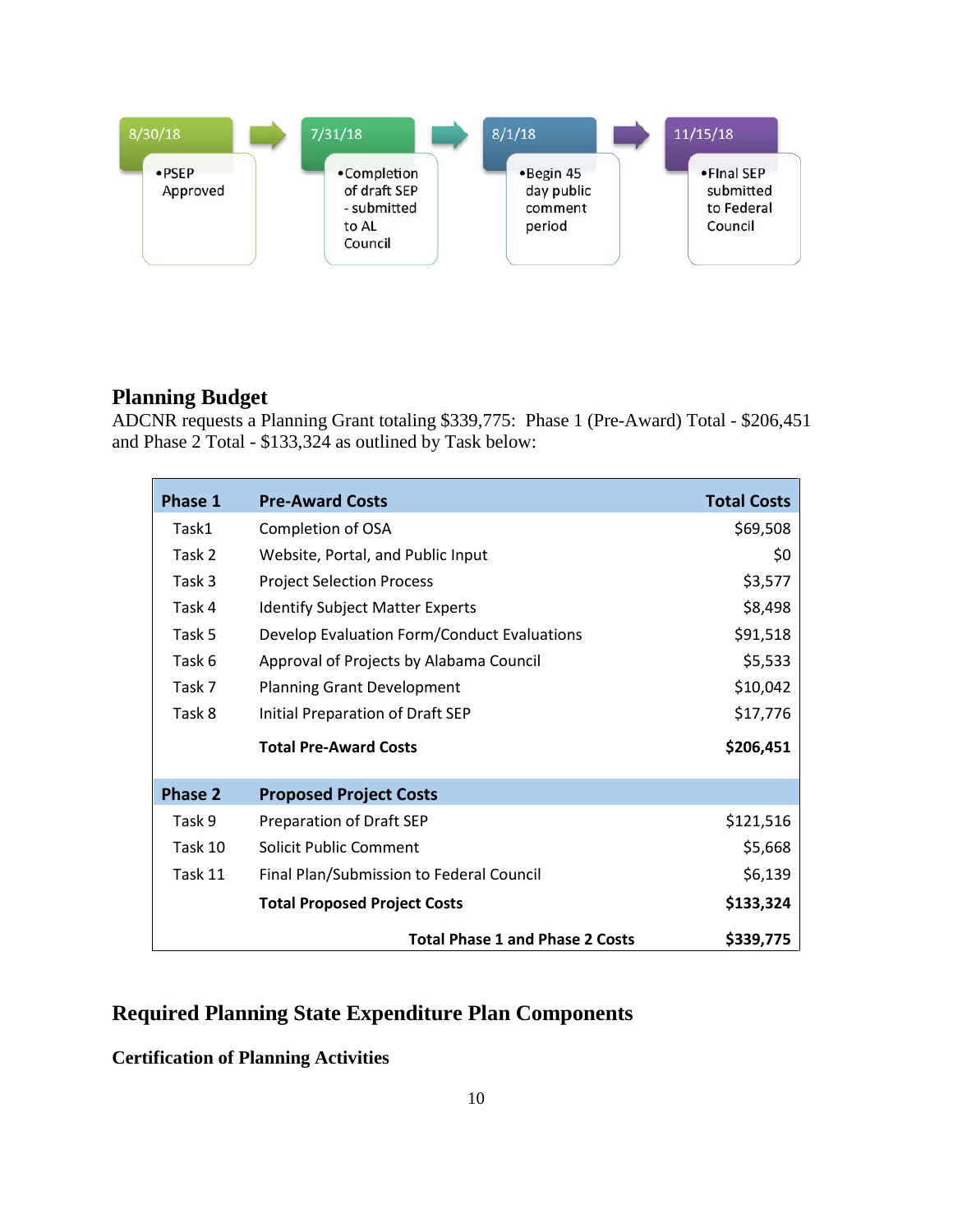The Alabama Department of Conservation and Natural Resources (ADCNR) submits this proposal for the purpose of obtaining a Planning SEP (PSEP) to prepare and submit a Final SEP to the Federal Council for approval. ADCNR certifies that the planning activities outlined in Phase 1 (Tasks 1-8), and Phase 2 (Tasks 9-11) above are limited to those related to the development of the Full SEP.

#### **Certification of Overall Economic and Ecological Recovery**

All activities included in this submission are eligible for funding under RESTORE Act  $(33 \text{ U.S.C. } $1321(t)(1) \text{ (B)}(i)(III))$  and are deemed to contribute to the overall economic and ecological recovery of the Gulf Coast. As part of the application form, each project submitter must provide narrative to describe both the financial and economic impact their project will have on the Alabama Gulf Coast. In addition, the subject-matter experts reviewed each project submitted to ascertain if these descriptions were adequate for Federal Council submission. ADCNR will work with each SEP grant applicant to ensure these overarching goals are met.

#### **Consistency with the Goals and Objectives of the Comprehensive Plan**

The PSEP proposes activities in two Phases: Phase 1 (Tasks 1-8) outlining pre-award activity and Phase 2 (Tasks 9-11) outlining post award activities. In Phase 1, ADCNR describes a detailed procedure for selecting, reviewing, approving, and finally including projects into the Draft SEP. All projects submitted will demonstrate how they are consistent with at least one of the five Federal Council goals including:

- 1. **Restore and Conserve Habitat** Restore and conserve the health, diversity, and resilience of key coastal, estuarine, and marine habitats.
- 2. **Restore Water Quality** Restore and protect water quality of the Gulf Coast regions fresh, estuarine, and marine waters.
- 3. **Replenish and Protect Living Coastal and Marine Resources** Restore and protect healthy, diverse, and sustainable living coastal and marine resources.
- 4. **Enhance Community Resilience** Build upon and sustain communities with capacity to adapt to short- and long-term changes.
- 5. **Restore and Revitalize the Gulf Economy** Enhances the sustainability and resiliency of the Gulf economy.

All projects submitted will also demonstrate how they address one or more of the seven Federal Council objectives:

- 1. Restore, Enhance, and Protect Habitats
- 2. Restore, Improve, and Protect Water Resources
- 3. Protect and Restore Living Coastal and Marine Resources
- 4. Restore and Enhance Natural Processes and Shorelines
- 5. Promote Community Resilience
- 6. Promote Natural Resource Stewardship and Environmental Education
- 7. Improve Science-Based Decision-Making Processes

#### **Certification of Excluded Costs**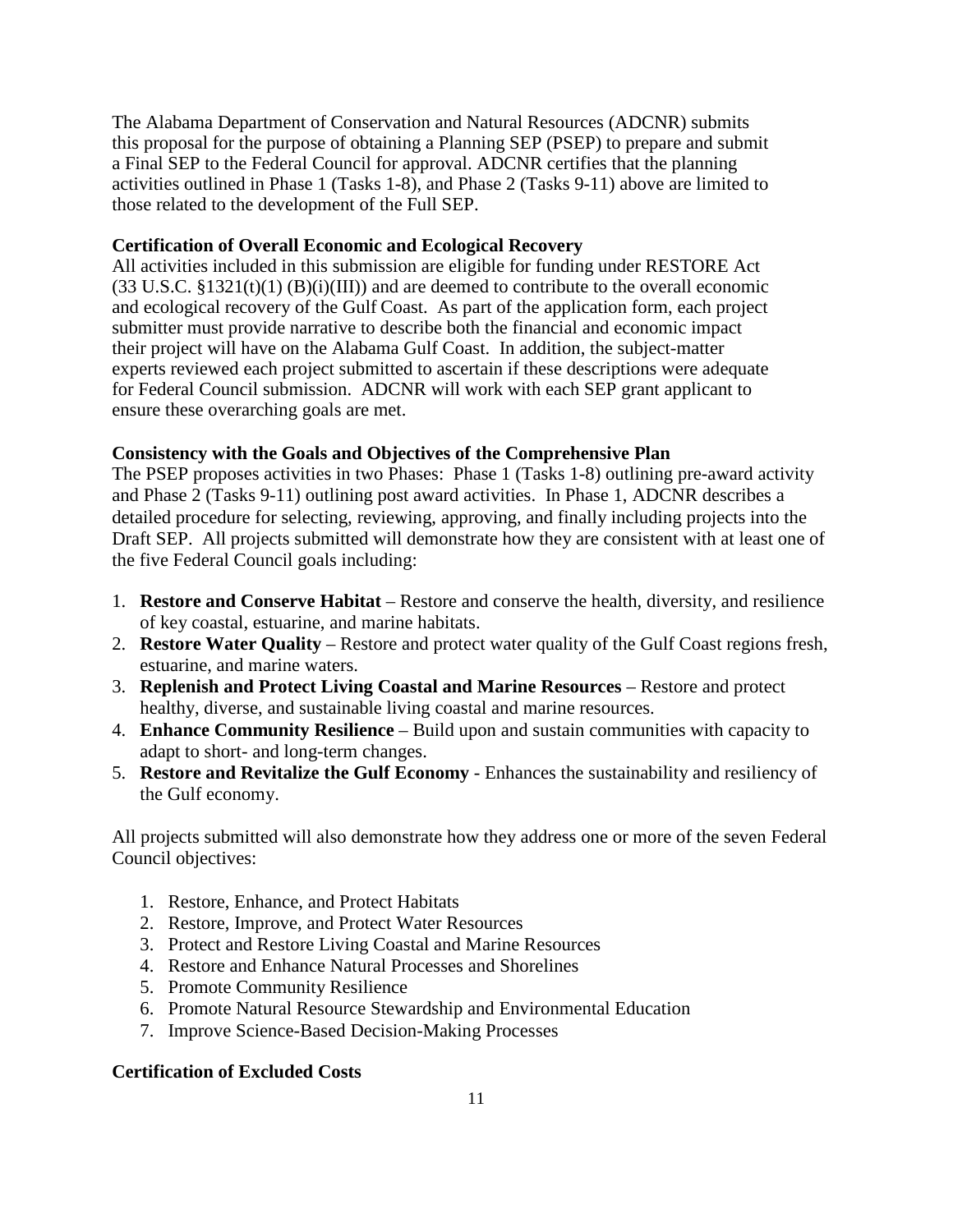ADCNR certifies that the PSEP does not include costs for infrastructure or engineering and environmental studies. Once Federal Council approval is obtained for the PSEP, a detailed budget narrative will be submitted as part of the PSEP Administrative Grant application. This narrative will provide further documentation that no infrastructure or engineering and environmental costs are included.

#### **Financial Management**

The Alabama Council is committed to providing the financial control environment needed to ensure the public and Congress that funds will be managed appropriately to further the purposes of the RESTORE Act. In May 2013, the Council selected the Alabama Department of Conservation and Natural Resources (ADCNR) to serve as its Administrative Agent (Administrator) for RESTORE Act funds. ADCNR will serve as the Council's fiduciary agent, outreach coordinator, and administrator. All programs and projects administered by ADCNR are subject to both State of Alabama and ADCNR policies and procedures, thereby providing an additional layer of fiscal oversight for these funds.

**State of Alabama Financial Controls**: As a department of the State of Alabama, ADCNR is subject to the financial policies and procedures mandated by the State, including the Alabama Department of Finance fiscal policy and procedures requirements, the state ethics commission, the state personnel department's rules and regulations, and any regulations imposed by federal funding agency. ADCNR is also subject to audits and compliance examinations by the Department of Examiners of Public Accounts to ensure compliance with applicable federal, state, and local laws, rules, policies and procedures, and sound financial practices.

1. *Fiscal Policy and Procedures Manual* – As authorized by the Code of Alabama 1975 (amended §41-4-35), the Fiscal Policy and Procedures Manual standardizes accounting and financial policies and procedures that are within the authority of the State Department of Finance. The Fiscal Policy and Procedures Manual, updated in 2017, was developed to assist state departments with the operation of the state-wide accounting system STAARS, and to provide guidance in complying with statutory requirements and administrative procedures. The manual also documents the policies and procedures related to State financial controls including budgeting, revenue and receipts, expenditures and disbursements, purchasing, contracts, journal vouchers, payroll/personnel, and financial reporting.

State funds are entrusted to the head of a department, board, bureau, commission, agency, office, institution, authority, council, service, or system. The department head is primarily responsible for the expenditure of public monies in accordance with statutes and federal guidelines where applicable. Each department head makes decisions and exercises authority relative to the expenditure of funds within the bounds of the department's appropriation(s) and legal function. The manual is intended to assist state officials in complying with laws, policies, and procedures that apply to the fiscal administration of state departments, and is in addition to ADCNR departmental procedures or policies.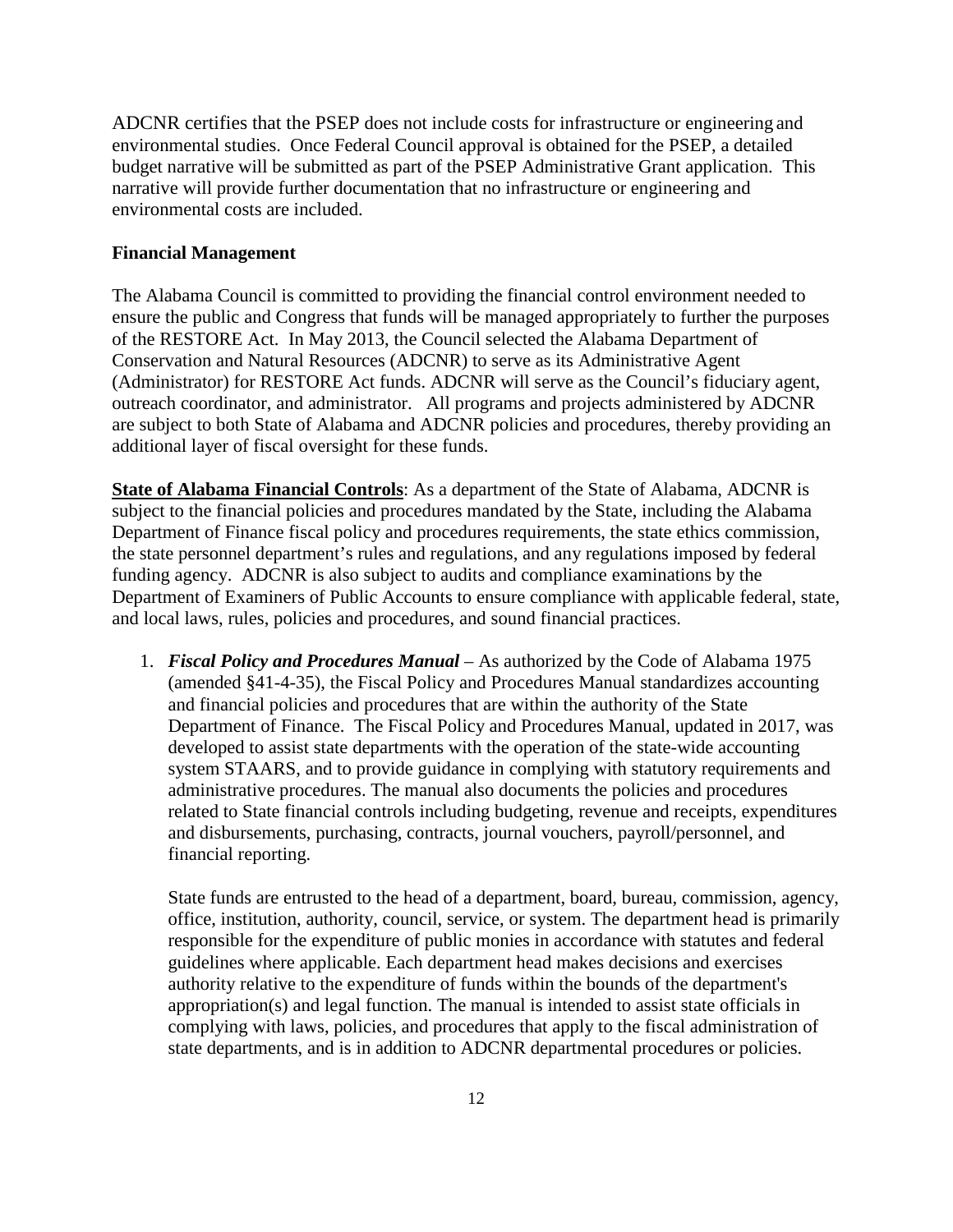2. *Audits - The Department of Examiners of Public Accounts* - The Department of Examiners of Public Accounts was created in 1947 and placed under the direction of the Legislative Committee on Public Accounts. The Legislative Committee on Public Accounts has 12 members. The House of Representatives elects five members from its membership and the Senate elects five from its membership. By law, the Lieutenant Governor is the Chairman of the committee, and the Speaker of the House is Vice-Chairman. Once every seven years, the Legislative Committee on Public Accounts appoints a Chief Examiner to manage and direct the Department of Examiners of Public Accounts. The Department of Examiners of Public Accounts receives its' authority from the Code of Alabama 1975, Sections 41-5-1 through 41-5-24, and is empowered to audit the books, accounts, and records of all state and county offices, officers, bureaus, boards, commissions, corporations, departments, and agencies and to report on expenditures, contracts, or other audit findings found to be in violation of law. The Department has the authority to make audits of the accounts of all entities receiving or disbursing public funds. The Examiners of Public Accounts is also empowered to conduct investigations as a result of audits and to assist other governmental officers such as the Attorney General, District Attorneys, and federal agencies, and to certify official acts and require the repayment of amounts of monies and other resources due to the State, County, municipality, or other governmental units from various public officers, their employees, or agents.

The majority of audit work performed by the Department consists of traditional financial and compliance audits, including Federal compliance. These audits focus on two areas: reliability and accuracy of financial statements; and compliance with laws, ordinances, regulations, and other requirements. In addition, the Department performs "operational audits" and sunset reviews that go beyond the traditional audits and address economy, efficiency, and effectiveness of operations. Such audits have been developed because the performance of governmental entities is not generally measured by profit and cannot therefore be determined through analysis of financial transactions alone. Operational audits and sunset reviews are not normally comprehensive, but focus on particular aspects of operations.

3. **State of Alabama Comprehensive Annual Financial Report (CAFR)** – This report presents financial information on all of State government as a single reporting entity. While state law allows many state organizations to operate largely independent of the daily central control and scrutiny of the Department of Finance, State Auditor, and State Treasurer, this report combines the financial data of all state organizations in order to present a comprehensive picture of state finances. The numerous departments, agencies, elected officials, boards, commissions, authorities, colleges, universities, and other organizational units of the State are included in this report in accordance with standards established by the Governmental Accounting Standards Board.

The CAFR is audited annually by the Department of Examiners of Public Accounts. The Examiners conduct their audit in accordance with auditing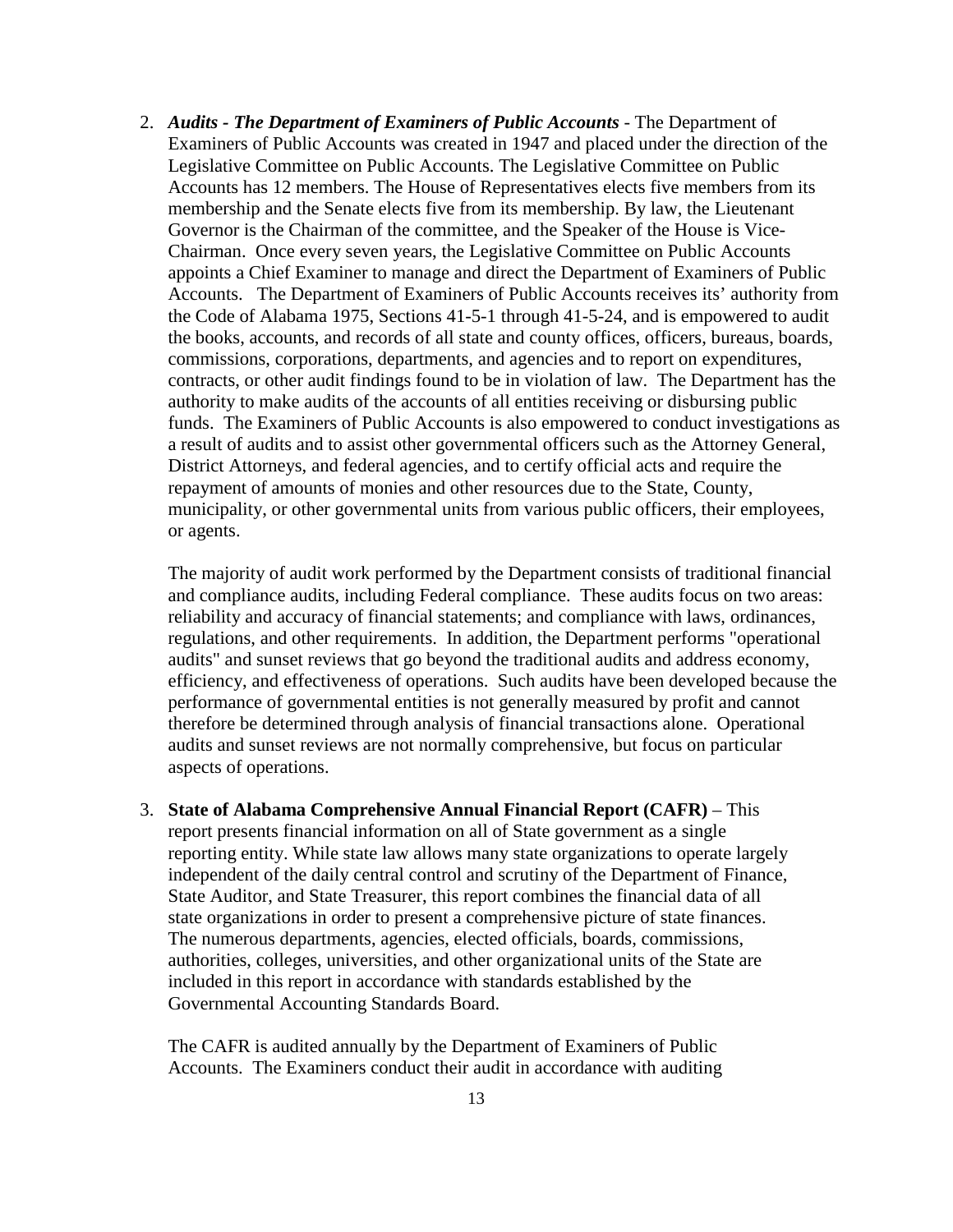standards generally accepted in the United States of America, and the standards applicable to financial audits contained in Government Auditing Standards issued by the Comptroller General of the United States. The Examiners' unmodified opinion appears at the beginning of the financial section of each report. The State will also undergo an audit of federal programs to conform to the requirements of the Single Audit Act Amendments of 1996 and the U.S. Office of Management and Budget Circular A- 133, Audits of States, Local Governments, and Non-Profit Organizations and Title 2 U.S. Code of Federal Regulations, Part 200, Uniform Administrative Requirements, Cost Principles, and Audit Requirements (Uniform Guidance). Information relating to the single audit, including the schedule of expenditures of federal awards, and audit findings and recommendations, is issued in a separate report and made available at a later date from the Department of Examiners of Public Accounts.

4. **Financial Management System -STAARS** – The State utilizes an enterprise-wide accounting system, STAARS (State of Alabama Accounting and Resource System), to support all financial, procurement, and human resource transactions. All vendor interactions and solicitations, purchase orders, payments, and receipts are also maintained in STAARS. This system enables the State to accumulate data for several purposes including budgetary control, budgetary reporting, and financial reporting.

All fees, receipts and income collected or received by any State department are deposited into the State Treasury or an approved state depository to the credit of a special fund as required by law (Code of Alabama 1975, §41-4-92, as amended). The State Comptroller's Office is charged with controlling and recording all payments into and out of the State Treasury and each special fund and account. The Comptroller's Office also audits receipts and receivables (Code of Alabama 1975, §41-4-50, as amended).

The department deposits monies received into a State Treasury bank account. The deposit documentation/slip is attached to the STAARS cash receipt document. The Receipts Section of the Comptroller's Office reviews certain Cash Receipt documents for valid account coding and overall completeness. For any errors encountered, the Receipts Section will reject the document back to the department requesting the necessary corrections be made to fix the errors. Once the cash receipt document has been corrected, the document may be resubmitted into STAARS workflow for approval.

5. **Alabama Ethics Commission** - The Alabama Ethics Commission was created by the Alabama Legislature in 1973 by Act No. 1056. The mission of this Commission is to ensure that public officials are independent and impartial; that decisions and policies are made in the proper governmental channels; that public office is not used for private gain; and, most importantly, that there is public confidence in the integrity of government. The Ethics Commission generally deals with issues involving conflicts of interest, or the use of office for personal gain, on the part of public officials and public employees in Alabama. The Commission is also responsible for collecting Statements of Economic Interest forms, lobbyist and principal disclosure forms, and many other documents from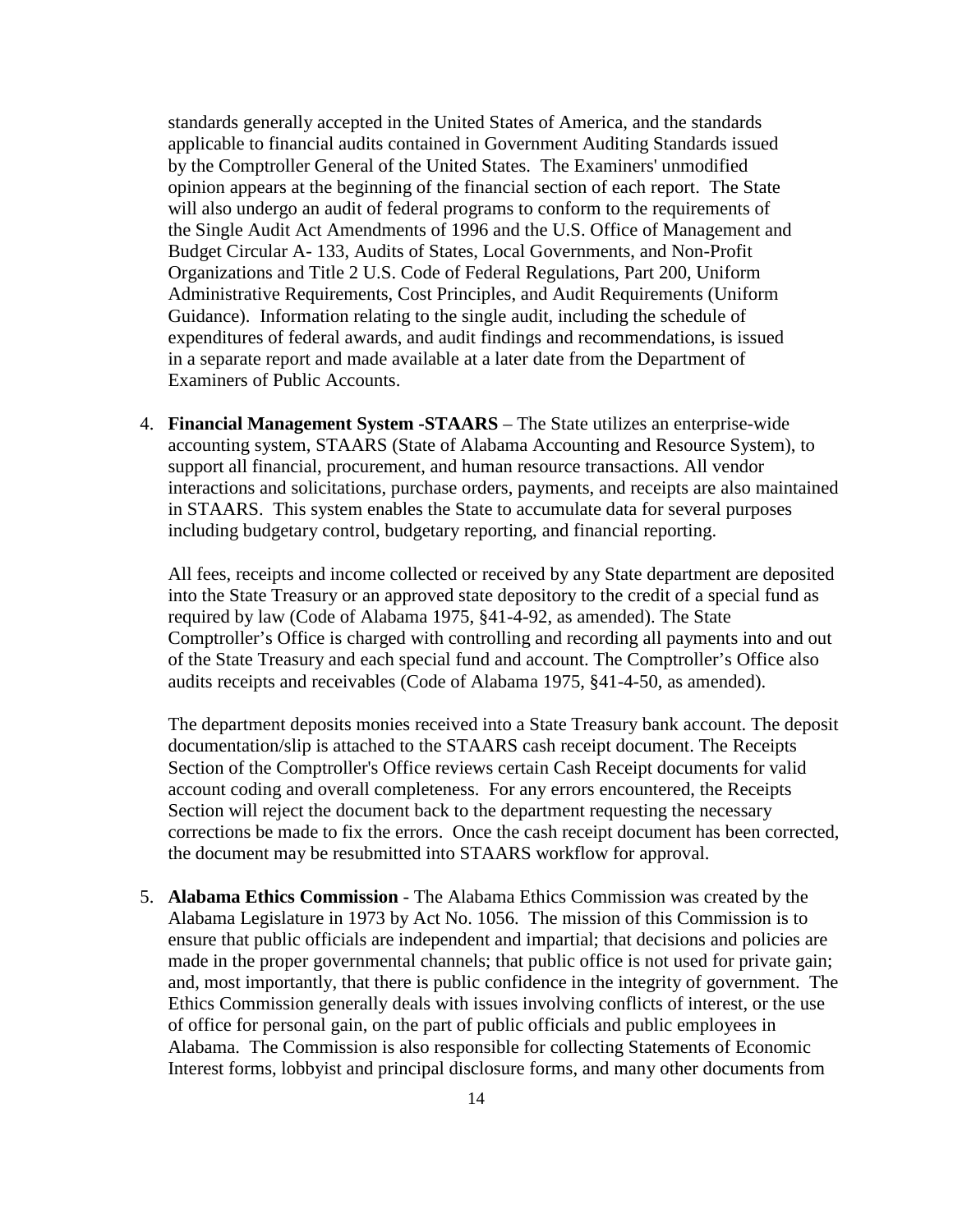public officials in Alabama. Finally, the Commission also has jurisdiction over the Fair Campaign Practices Act (FCPA).

Intentional violations of the Ethics Act are Class B felonies punishable upon conviction with a sentence of between 2-20 years in prison per violation and a fine of up to \$20,000.00 per violation. All other violations are Class A misdemeanors punishable, upon conviction, of up to a year in prison per violation and a fine of up to \$6,000.00 per violation. It may either be referred to the Attorney General's office or the appropriate District Attorney for presentation to a grand jury for possible prosecution, or the Commission may resolve the matter administratively through the imposition of a fine. Administrative resolutions are limited to minor violations (defined as less than \$250.00 gain to the public official or employee, or less than \$250.00 loss to the public entity). Administrative fines may not exceed \$1,000.00 per violation.

#### **Alabama Department of Conservation and Natural Resources (ADCNR) – Financial Controls**

*"The Department's major goal is to promote the statewide stewardship and enjoyment of Alabama's natural resources, and to ensure that future generations will be able to enjoy these resources."(From the Alabama Department of Conservation and Natural Resources Annual Report 2015-16)*

In addition to the State's financial control infrastructure, ADCNR is also subject to internal processes for managing programs and grants. ADCNR is uniquely qualified to serve as Administrator for the Alabama Restore Council RESTORE Act funds. ADCNR's scope of operations includes the administration, management, and maintenance of 19 state parks, 23 public fishing lakes, three freshwater fish hatcheries, more than 141 public boat ramps, 33 wildlife management areas, 11 shooting ranges, a saltwater mariculture center, and 645,000 acres of trust lands. Other departmental functions include maintenance of a State Land Resource Information Center and administration of the Forever Wild land acquisition program. The Department consists of four operational divisions and eight support sections. The operational divisions include Marine Resources, State Lands, State Parks, and Wildlife and Freshwater Fisheries. Support sections include Accounting, Engineering, Information and Education, Information Technology, Legal, Personnel and Payroll, and Property Inventory. The Commissioner is appointed by the Governor as a member of his/her Cabinet and advises the Governor and Legislature on management of freshwater fish, wildlife, marine resources, waterway safety, state lands, state parks, and other natural resources.

**1. Advisory Board -** The Commissioner is advised by the Conservation Advisory Board, which is also appointed by the Governor. Created by statute, the Advisory Board is s composed of 10 members appointed by the governor for alternating terms of six years, and three ex-officio members in the persons of the Governor, the Commissioner of Agriculture and Industries, and the Director of the Alabama Cooperative Extension System. The Commissioner of Conservation and Natural Resources serves as the exofficio secretary of the board. The Advisory Board assists in formulating policies for the ADCNR, examines all rules and regulations, and makes recommendations for their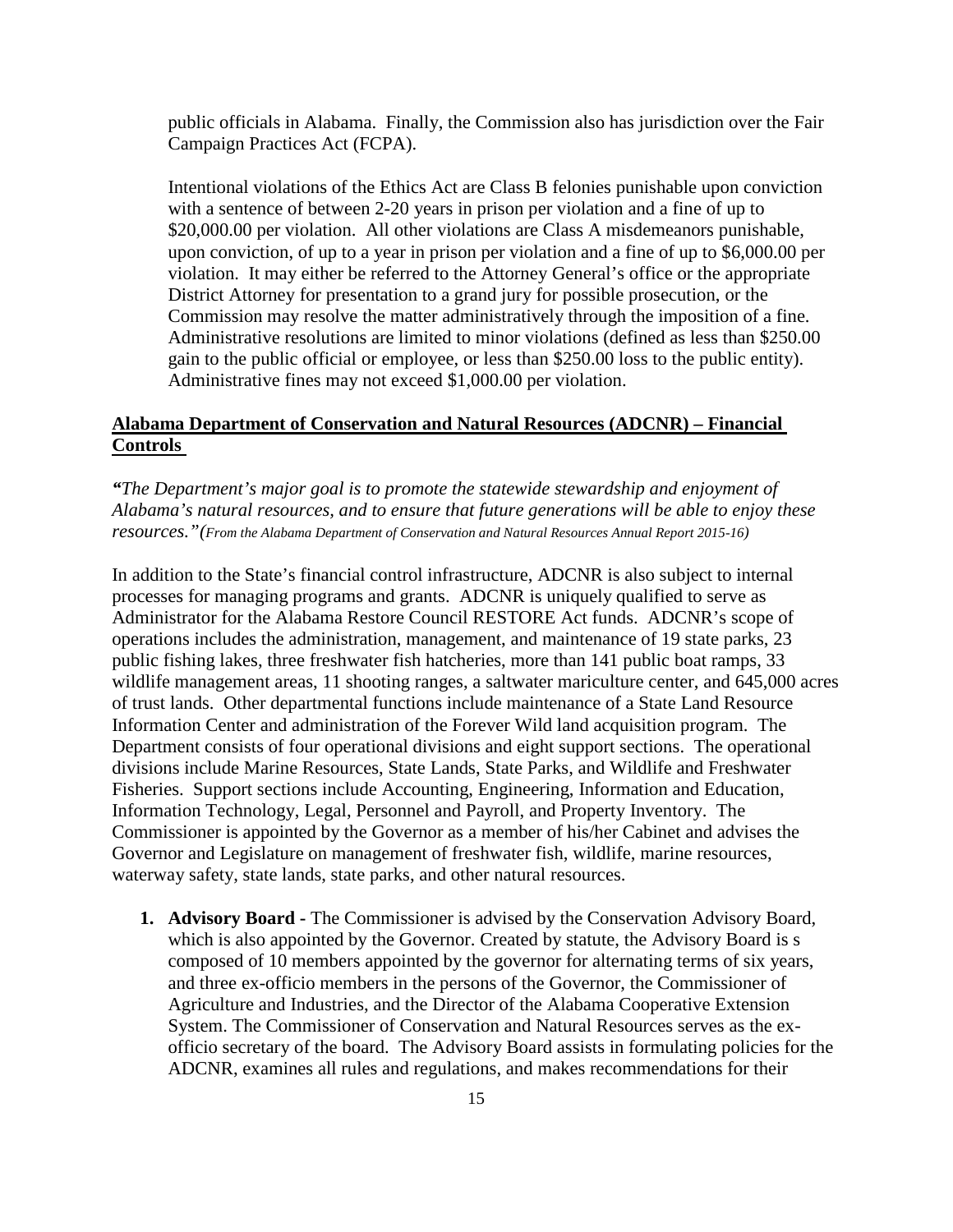change or amendment. By a two-thirds vote of the members present and with the Governor's approval, the board can amend, make any changes, repeal or create, and promulgate additional rules and regulations. The Board also assists in publicizing the Department's programs and activities.

- 2. **Budgeting and Forecasting -** In accordance with Alabama Statutes, ADCNR adopts an annual balanced budget. ADCNR's budget is legally enacted through passage of a resolution. Intradepartmental budget amendments are approved by the designated Budget Officer or ADCNR Administrator. Budget amendments relating to 1) increasing total personnel services appropriated with each department/elected official or 2) request affecting the general fund and transportation trust fund reserve for contingencies require prior approval of the Agency. Approved budget amendments are filed with the Finance Department and become a part of ADCNR Budget.
- 3. **Accounting Section**  The Accounting Section is the central clearinghouse for all departmental financial data. Accounting maintains and records all receipts and disbursements for the Commissioner's office, staff sections, and each of the four divisions. Accounting is responsible for six internal functions: Accounts Payable, Accounts Receivable, Budgeting, Procurement, Hunting and Fishing License Sales, and Financial Reporting.
	- *Accounts Payable* reviews and approves all payment transactions and transfer journal entries for the department. Over 15,000 transactions are processed on an annual basis.
	- *Accounts Receivable* reviews and approves all cash receipts and investment transactions for the department. Over 12,000 transactions are processed on an annual basis.
	- *The Budgeting Office* prepares and submits the annual budget. It also processes budget modifications as required during the year.
	- *Procuremen*t provides purchasing assistance to each administrative section and to all divisions. This office is the liaison between ADCNR and State Purchasing.
	- *The Hunting and Fishing License Office* is responsible for receiving revenues from license sales and certifying them into the Wildlife and Freshwater Fisheries and Marine Resources funds.
	- *Financial Reporting* processes CAFR entries, closing entries, reports on grants, calculates federal draws, and maintains grant budgets for the Department.
- 4. **Internal Audits -** The Finance staff performs an internal audit on each fund on at least an annual basis, and more regularly for certain higher risk funds. This fund audit includes an analytical review of revenues and expenditures and a tie out of the significant assets and liabilities for the reporting period. The internal fund audits are designed to evaluate non‐routine information and provide a means for further investigation of such items.
- 5. **Operational Self-Assessment (OSA)** During completion of the OSA, ADCNR management addresses fraud risk by encouraging strong ethical behavior using the